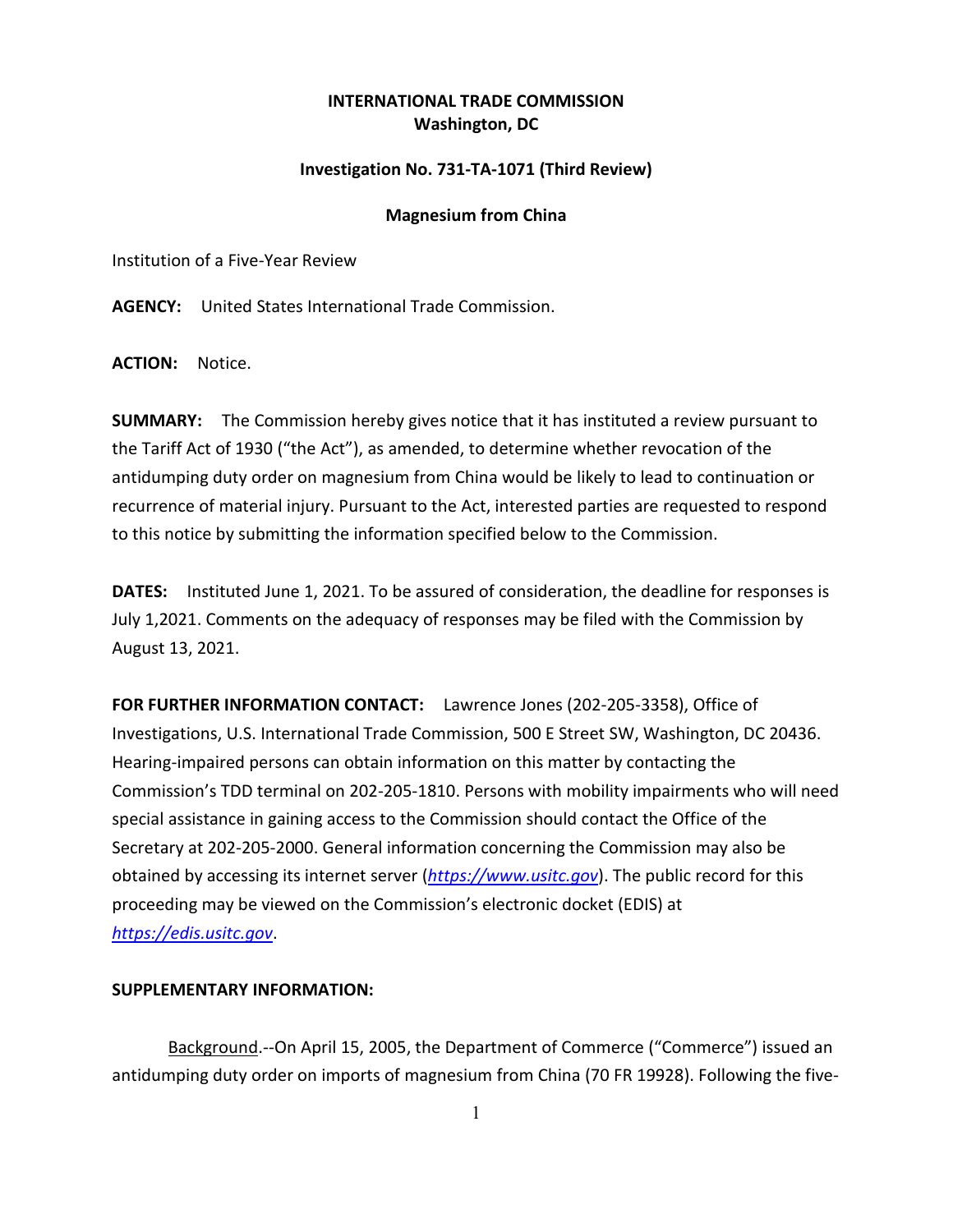year reviews by Commerce and the Commission, effective March 11, 2011, Commerce issued a continuation of the antidumping duty order on imports of magnesium metal from China (76 FR 13356). Following the second five-year reviews by Commerce and the Commission, effective July 21, 2016, Commerce issued a continuation of the antidumping duty order on imports of magnesium metal from China (81 FR 47351). The Commission is now conducting a third review pursuant to section 751(c) of the Act, as amended (19 U.S.C. 1675(c)), to determine whether revocation of the order would be likely to lead to continuation or recurrence of material injury to the domestic industry within a reasonably foreseeable time. Provisions concerning the conduct of this proceeding may be found in the Commission's Rules of Practice and Procedure at 19 CFR Part 201, Subparts A and B, and 19 CFR Part 207, Subparts A and F. The Commission will assess the adequacy of interested party responses to this notice of institution to determine whether to conduct a full review or an expedited review. The Commission's determination in any expedited review will be based on the facts available, which may include information provided in response to this notice.

Definitions.--The following definitions apply to this review:

- (1) *Subject Merchandise* is the class or kind of merchandise that is within the scope of the five-year review, as defined by the Department of Commerce.
- (2) The *Subject Country* in this review is China.
- (3) The *Domestic Like Product* is the domestically produced product or products which are like, or in the absence of like, most similar in characteristics and uses with, the *Subject Merchandise*. In its original determination, the Commission defined the *Domestic Like Product* as pure and alloy magnesium, primary and secondary magnesium, and ingot (cast) and granular magnesium; certain Commissioners defined the *Domestic Like Product* differently, finding cast and granular magnesium to be separate domestic like products. In its full first fiveyear review and expedited second five-year review determinations, the Commission defined the *Domestic Like Product* as pure and alloy magnesium, primary and secondary magnesium, and ingot (cast) and granular magnesium.
- (4) The *Domestic Industry* is the U.S. producers as a whole of the *Domestic Like Product*, or those producers whose collective output of the *Domestic Like*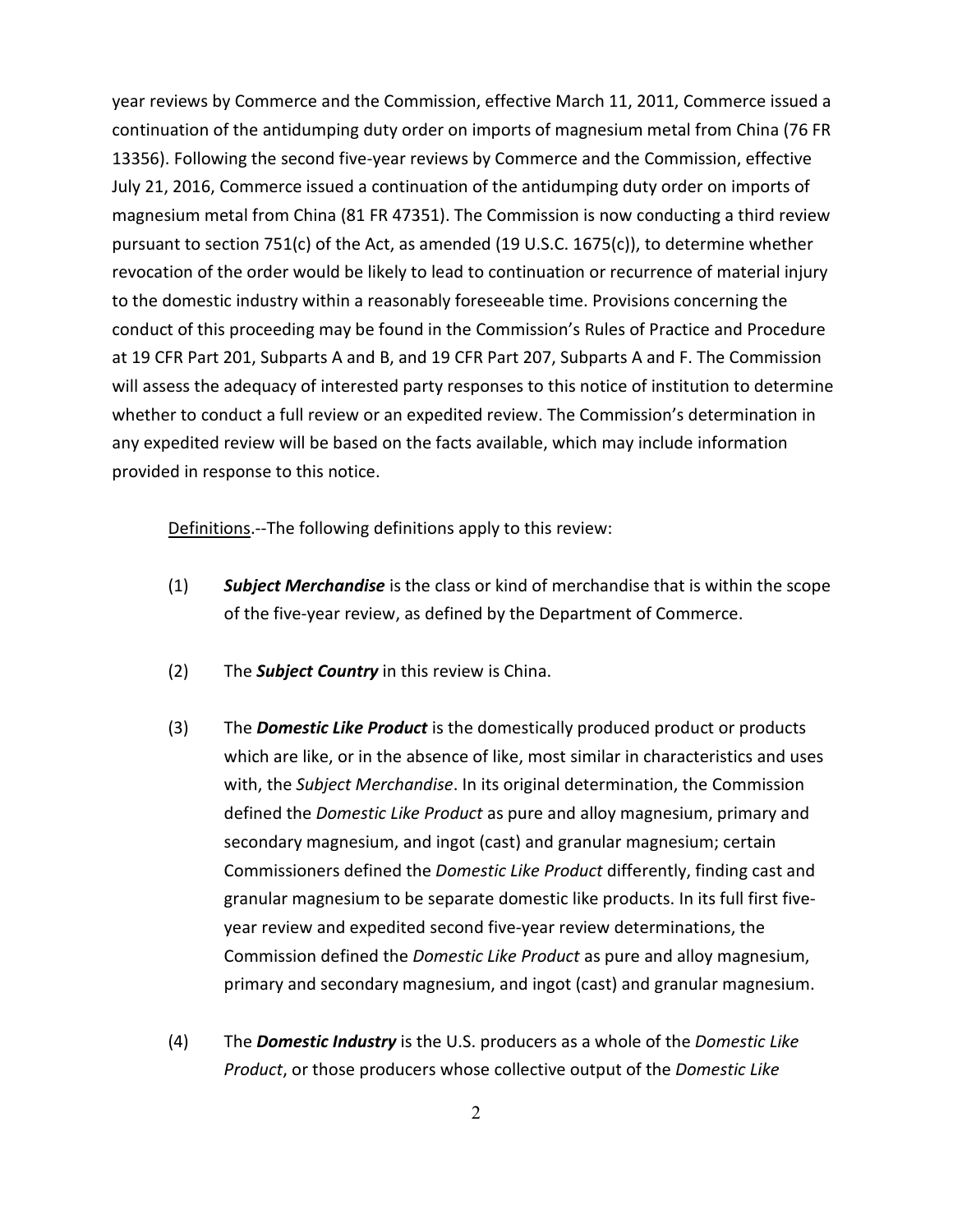*Product* constitutes a major proportion of the total domestic production of the product. In its original determination, the Commission defined the *Domestic Industry* as consisting of all producers of the domestic like product, including grinders that produce granular magnesium and die casters that recycle magnesium scrap; certain Commissioners defined the *Domestic Industry* differently, finding caster and grinders to be separate industries. In its full first five-year review and expedited second five-year review determinations, the Commission defined the *Domestic Industry* as consisting of all producers of the domestic like product, including grinders that produce granular magnesium and die casters that recycle magnesium scrap. It also found that die casters engaged in sufficient production-related activity to quality as domestic producers.

(5) An *Importer* is any person or firm engaged, either directly or through a parent company or subsidiary, in importing the *Subject Merchandise* into the United States from a foreign manufacturer or through its selling agent.

Participation in the proceeding and public service list.--Persons, including industrial users of the *Subject Merchandise* and, if the merchandise is sold at the retail level, representative consumer organizations, wishing to participate in the proceeding as parties must file an entry of appearance with the Secretary to the Commission, as provided in § 201.11(b)(4) of the Commission's rules, no later than 21 days after publication of this notice in the *Federal Register*. The Secretary will maintain a public service list containing the names and addresses of all persons, or their representatives, who are parties to the proceeding.

Former Commission employees who are seeking to appear in Commission five-year reviews are advised that they may appear in a review even if they participated personally and substantially in the corresponding underlying original investigation or an earlier review of the same underlying investigation. The Commission's designated agency ethics official has advised that a five-year review is not the same particular matter as the underlying original investigation, and a five-year review is not the same particular matter as an earlier review of the same underlying investigation for purposes of 18 U.S.C. 207, the post-employment statute for Federal employees, and Commission rule 201.15(b) (19 CFR 201.15(b)), 79 FR 3246 (Jan. 17, 2014), 73 FR 24609 (May 5, 2008). Consequently, former employees are not required to seek Commission approval to appear in a review under Commission rule 19 CFR 201.15, even if the corresponding underlying original investigation or an earlier review of the same underlying investigation was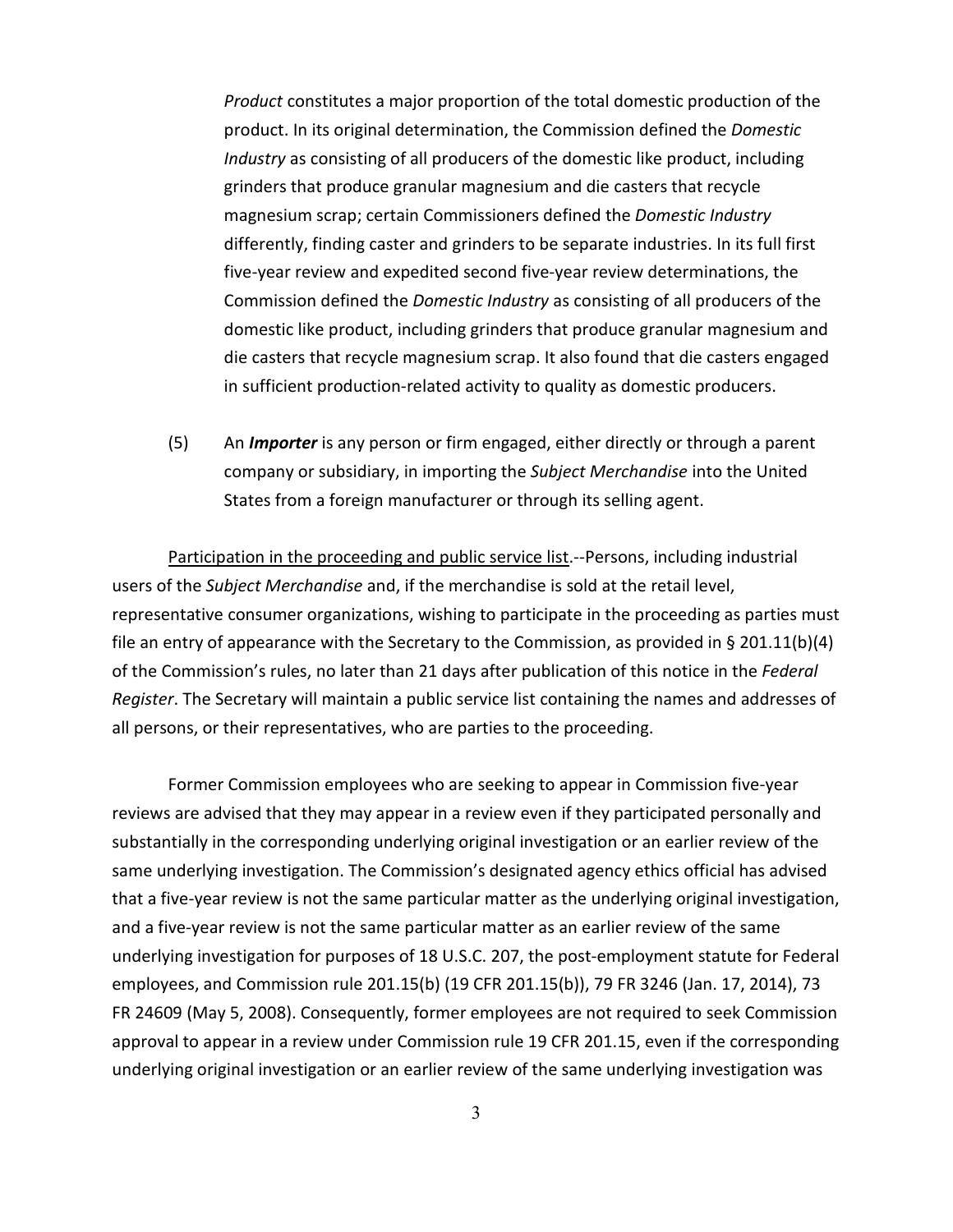pending when they were Commission employees. For further ethics advice on this matter, contact Charles Smith, Office of the General Counsel, at 202-205-3408.

Limited disclosure of business proprietary information (BPI) under an administrative protective order (APO) and APO service list.--Pursuant to § 207.7(a) of the Commission's rules, the Secretary will make BPI submitted in this proceeding available to authorized applicants under the APO issued in the proceeding, provided that the application is made no later than 21 days after publication of this notice in the *Federal Register*. Authorized applicants must represent interested parties, as defined in 19 U.S.C. 1677(9), who are parties to the proceeding. A separate service list will be maintained by the Secretary for those parties authorized to receive BPI under the APO.

Certification.--Pursuant to § 207.3 of the Commission's rules, any person submitting information to the Commission in connection with this proceeding must certify that the information is accurate and complete to the best of the submitter's knowledge. In making the certification, the submitter will acknowledge that information submitted in response to this request for information and throughout this proceeding or other proceeding may be disclosed to and used: (i) by the Commission, its employees and Offices, and contract personnel (a) for developing or maintaining the records of this or a related proceeding, or (b) in internal investigations, audits, reviews, and evaluations relating to the programs, personnel, and operations of the Commission including under 5 U.S.C. Appendix 3; or (ii) by U.S. government employees and contract personnel, solely for cybersecurity purposes. All contract personnel will sign appropriate nondisclosure agreements.

Written submissions.--Pursuant to § 207.61 of the Commission's rules, each interested party response to this notice must provide the information specified below. The deadline for filing such responses is July 1, 2021. Pursuant to § 207.62(b) of the Commission's rules, eligible parties (as specified in Commission rule 207.62(b)(1)) may also file comments concerning the adequacy of responses to the notice of institution and whether the Commission should conduct an expedited or full review. The deadline for filing such comments is August 13, 2021. All written submissions must conform with the provisions of § 201.8 of the Commission's rules; any submissions that contain BPI must also conform with the requirements of §§ 201.6, 207.3, and 207.7 of the Commission's rules. The Commission's *Handbook on Filing Procedures*, available on the Commission's website at

[https://www.usitc.gov/documents/handbook\\_on\\_filing\\_procedures.pdf,](https://www.usitc.gov/documents/handbook_on_filing_procedures.pdf) elaborates upon the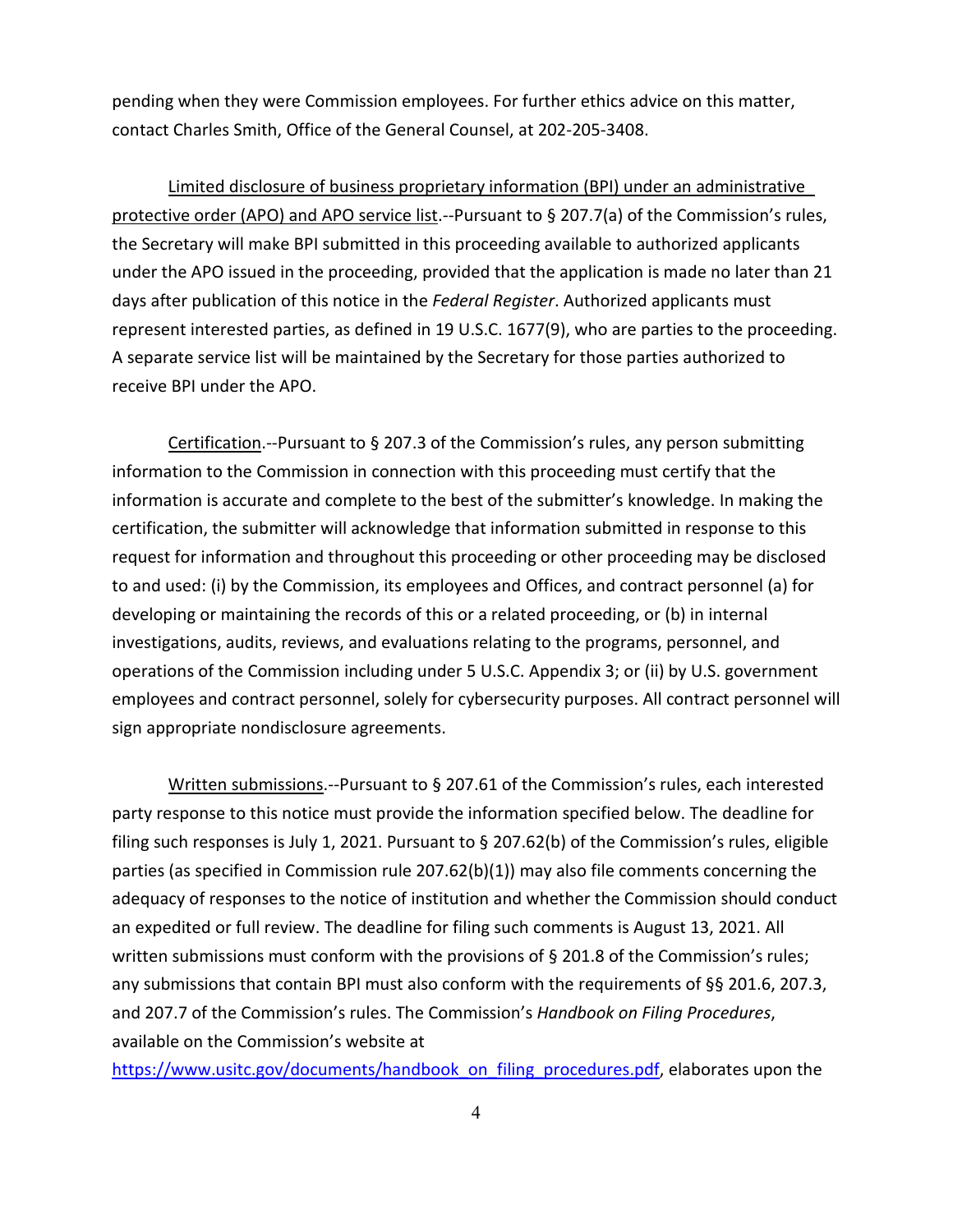Commission's procedures with respect to filings. Also, in accordance with §§ 201.16(c) and 207.3 of the Commission's rules, each document filed by a party to the proceeding must be served on all other parties to the proceeding (as identified by either the public or APO service list as appropriate), and a certificate of service must accompany the document (if you are not a party to the proceeding you do not need to serve your response).

Please note the Secretary's Office will accept only electronic filings at this time. Filings must be made through the Commission's Electronic Document Information System (EDIS, [https://edis.usitc.gov\)](https://edis.usitc.gov/). No in-person paper-based filings or paper copies of any electronic filings will be accepted until further notice.

No response to this request for information is required if a currently valid Office of Management and Budget ("OMB") number is not displayed; the OMB number is 3117 0016/USITC No. 21-5-490, expiration date June 30, 2023. Public reporting burden for the request is estimated to average 15 hours per response. Please send comments regarding the accuracy of this burden estimate to the Office of Investigations, U.S. International Trade Commission, 500 E Street SW, Washington, DC 20436.

Inability to provide requested information.--Pursuant to § 207.61(c) of the Commission's rules, any interested party that cannot furnish the information requested by this notice in the requested form and manner shall notify the Commission at the earliest possible time, provide a full explanation of why it cannot provide the requested information, and indicate alternative forms in which it can provide equivalent information. If an interested party does not provide this notification (or the Commission finds the explanation provided in the notification inadequate) and fails to provide a complete response to this notice, the Commission may take an adverse inference against the party pursuant to § 776(b) of the Act (19 U.S.C. 1677e(b)) in making its determination in the review.

# **INFORMATION TO BE PROVIDED IN RESPONSE TO THIS NOTICE OF INSTITUTION:** As used below, the term "firm" includes any related firms.

(1) The name and address of your firm or entity (including World Wide Web address) and name, telephone number, fax number, and E-mail address of the certifying official.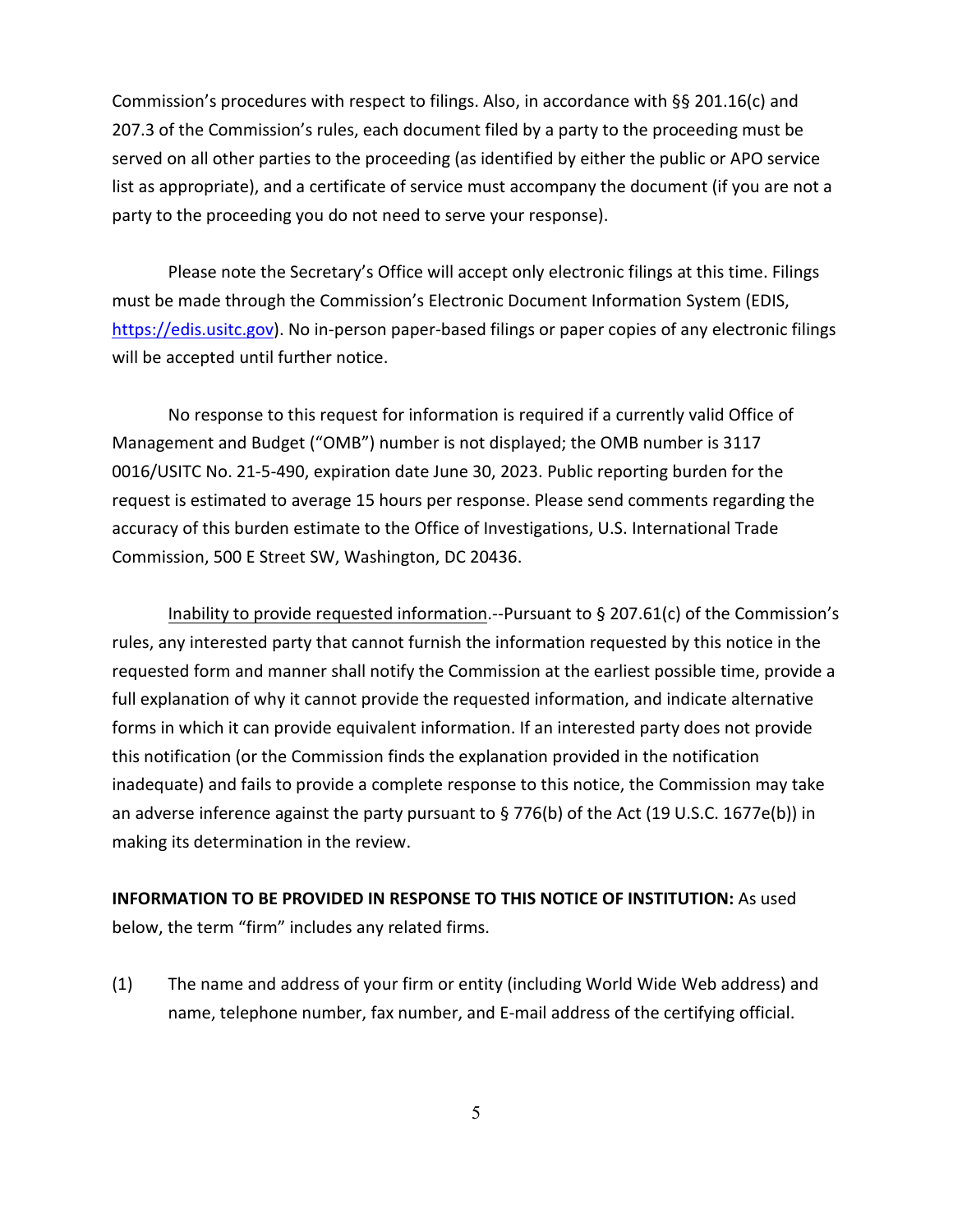- (2) A statement indicating whether your firm/entity is an interested party under 19 U.S.C. 1677(9) and if so, how, including whether your firm/entity is a U.S. producer of the *Domestic Like Product*, a U.S. union or worker group, a U.S. importer of the *Subject Merchandi*se, a foreign producer or exporter of the *Subject Merchandise*, a U.S. or foreign trade or business association (a majority of whose members are interested parties under the statute), or another interested party (including an explanation). If you are a union/worker group or trade/business association, identify the firms in which your workers are employed or which are members of your association.
- (3) A statement indicating whether your firm/entity is willing to participate in this proceeding by providing information requested by the Commission.
- (4) A statement of the likely effects of the revocation of the antidumping duty order on the *Domestic Industry* in general and/or your firm/entity specifically. In your response, please discuss the various factors specified in section 752(a) of the Act (19 U.S.C. 1675a(a)) including the likely volume of subject imports, likely price effects of subject imports, and likely impact of imports of *Subject Merchandise* on the *Domestic Industry*.
- (5) A list of all known and currently operating U.S. producers of the *Domestic Like Product*. Identify any known related parties and the nature of the relationship as defined in section 771(4)(B) of the Act (19 U.S.C. 1677(4)(B)).
- (6) A list of all known and currently operating U.S. importers of the *Subject Merchandise* and producers of the *Subject Merchandise* in the *Subject Country* that currently export or have exported *Subject Merchandise* to the United States or other countries after 2015.
- (7) A list of 3-5 leading purchasers in the U.S. market for the *Domestic Like Product* and the *Subject Merchandise* (including street address, World Wide Web address, and the name, telephone number, fax number, and E-mail address of a responsible official at each firm).
- (8) A list of known sources of information on national or regional prices for the *Domestic Like Product* or the *Subject Merchandise* in the U.S. or other markets.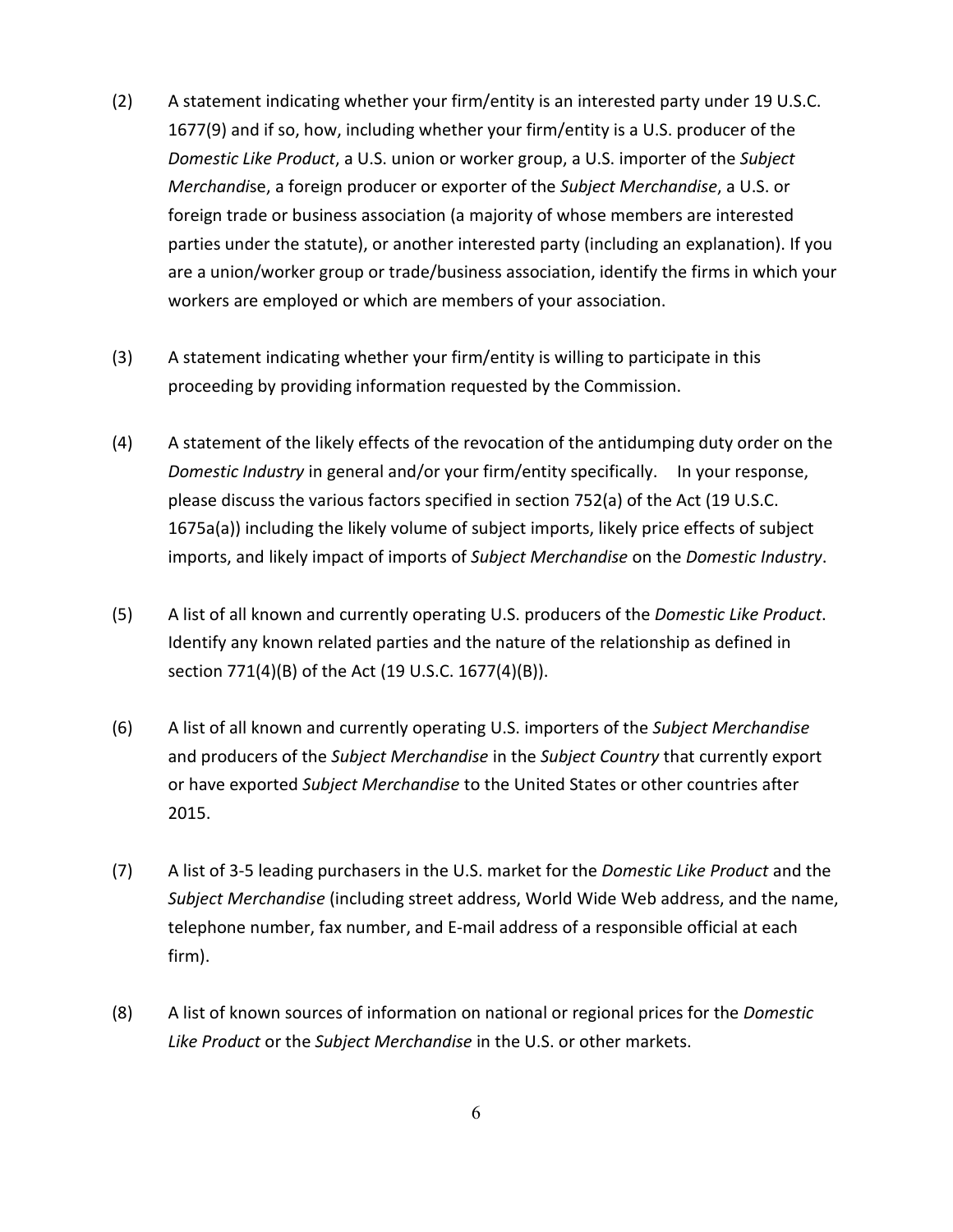- (9) If you are a U.S. producer of the *Domestic Like Product*, provide the following information on your firm's operations on that product during calendar year 2020, except as noted (report quantity data in metric tons and value data in U.S. dollars, f.o.b. plant). If you are a union/worker group or trade/business association, provide the information, on an aggregate basis, for the firms in which your workers are employed/which are members of your association.
	- (a) Production (quantity) and, if known, an estimate of the percentage of total U.S. production of the *Domestic Like Product* accounted for by your firm's production;
	- (b) Capacity (quantity) of your firm to produce the *Domestic Like Product* (that is, the level of production that your establishment(s) could reasonably have expected to attain during the year, assuming normal operating conditions (using equipment and machinery in place and ready to operate), normal operating levels (hours per week/weeks per year), time for downtime, maintenance, repair, and cleanup, and a typical or representative product mix);
	- (c) the quantity and value of U.S. commercial shipments of the *Domestic Like Product* produced in your U.S. plant(s);
	- (d) the quantity and value of U.S. internal consumption/company transfers of the *Domestic Like Product* produced in your U.S. plant(s); and
	- (e) the value of (i) net sales, (ii) cost of goods sold (COGS), (iii) gross profit, (iv) selling, general and administrative (SG&A) expenses, and (v) operating income of the *Domestic Like Product* produced in your U.S. plant(s) (include both U.S. and export commercial sales, internal consumption, and company transfers) for your most recently completed fiscal year (identify the date on which your fiscal year ends).
- (10) If you are a U.S. importer or a trade/business association of U.S. importers of the *Subject Merchandise* from the *Subject Country*, provide the following information on your firm's(s') operations on that product during calendar year 2020 (report quantity data in metric tons and value data in U.S. dollars). If you are a trade/business association,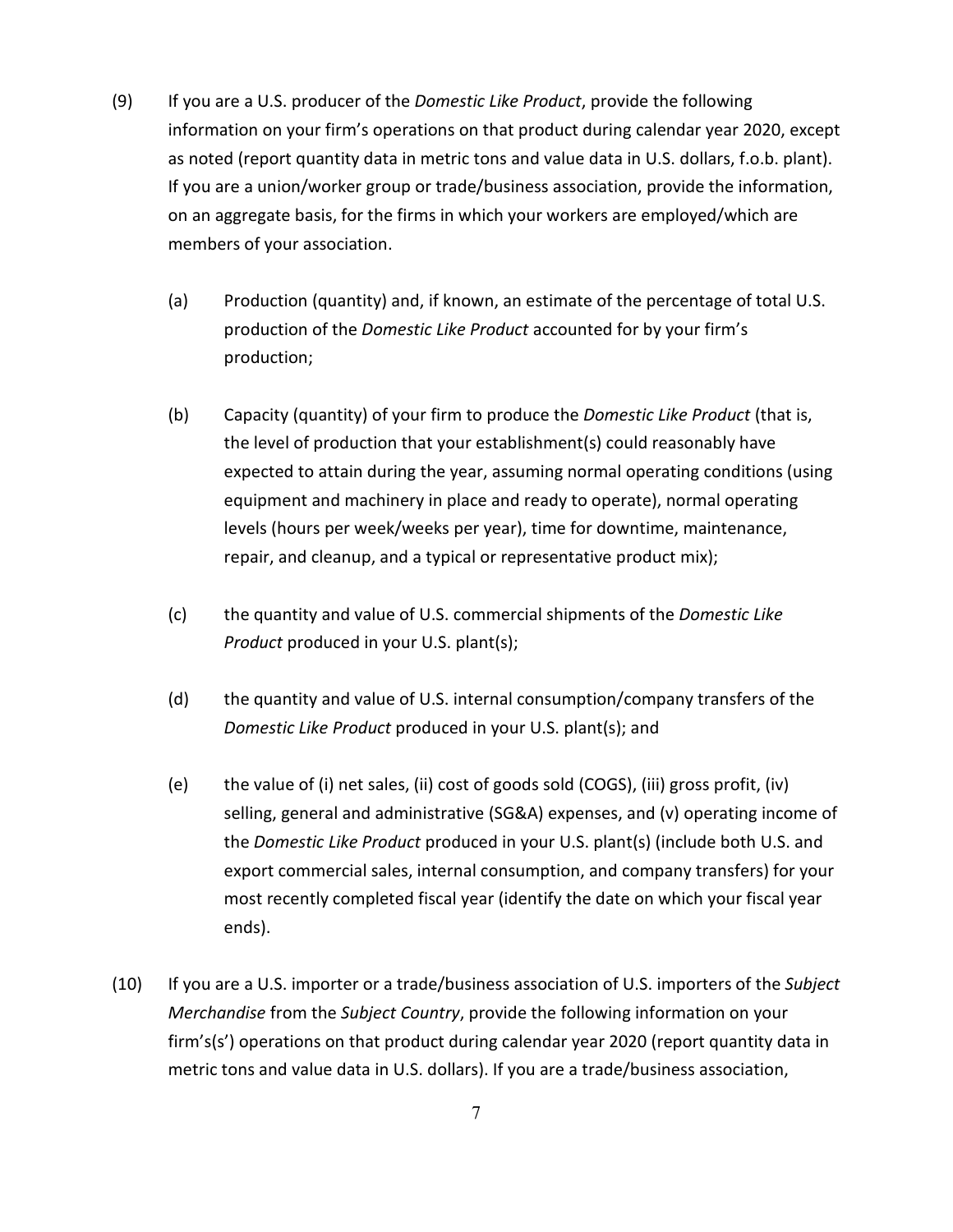provide the information, on an aggregate basis, for the firms which are members of your association.

- (a) The quantity and value (landed, duty-paid but not including antidumping or countervailing duties) of U.S. imports and, if known, an estimate of the percentage of total U.S. imports of *Subject Merchandise* from the *Subject Country* accounted for by your firm's(s') imports;
- (b) the quantity and value (f.o.b. U.S. port, including antidumping and/or countervailing duties) of U.S. commercial shipments of *Subject Merchandise* imported from the *Subject Country*; and
- (c) the quantity and value (f.o.b. U.S. port, including antidumping and/or countervailing duties) of U.S. internal consumption/company transfers of *Subject Merchandise* imported from the *Subject Country*.
- (11) If you are a producer, an exporter, or a trade/business association of producers or exporters of the *Subject Merchandise* in the *Subject Country*, provide the following information on your firm's(s') operations on that product during calendar year 2020 (report quantity data in metric tons and value data in U.S. dollars, landed and duty-paid at the U.S. port but not including antidumping or countervailing duties). If you are a trade/business association, provide the information, on an aggregate basis, for the firms which are members of your association.
	- (a) Production (quantity) and, if known, an estimate of the percentage of total production of *Subject Merchandise* in the *Subject Country* accounted for by your firm's(s') production;
	- (b) Capacity (quantity) of your firm(s) to produce the *Subject Merchandise* in the *Subject Country* (that is, the level of production that your establishment(s) could reasonably have expected to attain during the year, assuming normal operating conditions (using equipment and machinery in place and ready to operate), normal operating levels (hours per week/weeks per year), time for downtime, maintenance, repair, and cleanup, and a typical or representative product mix); and